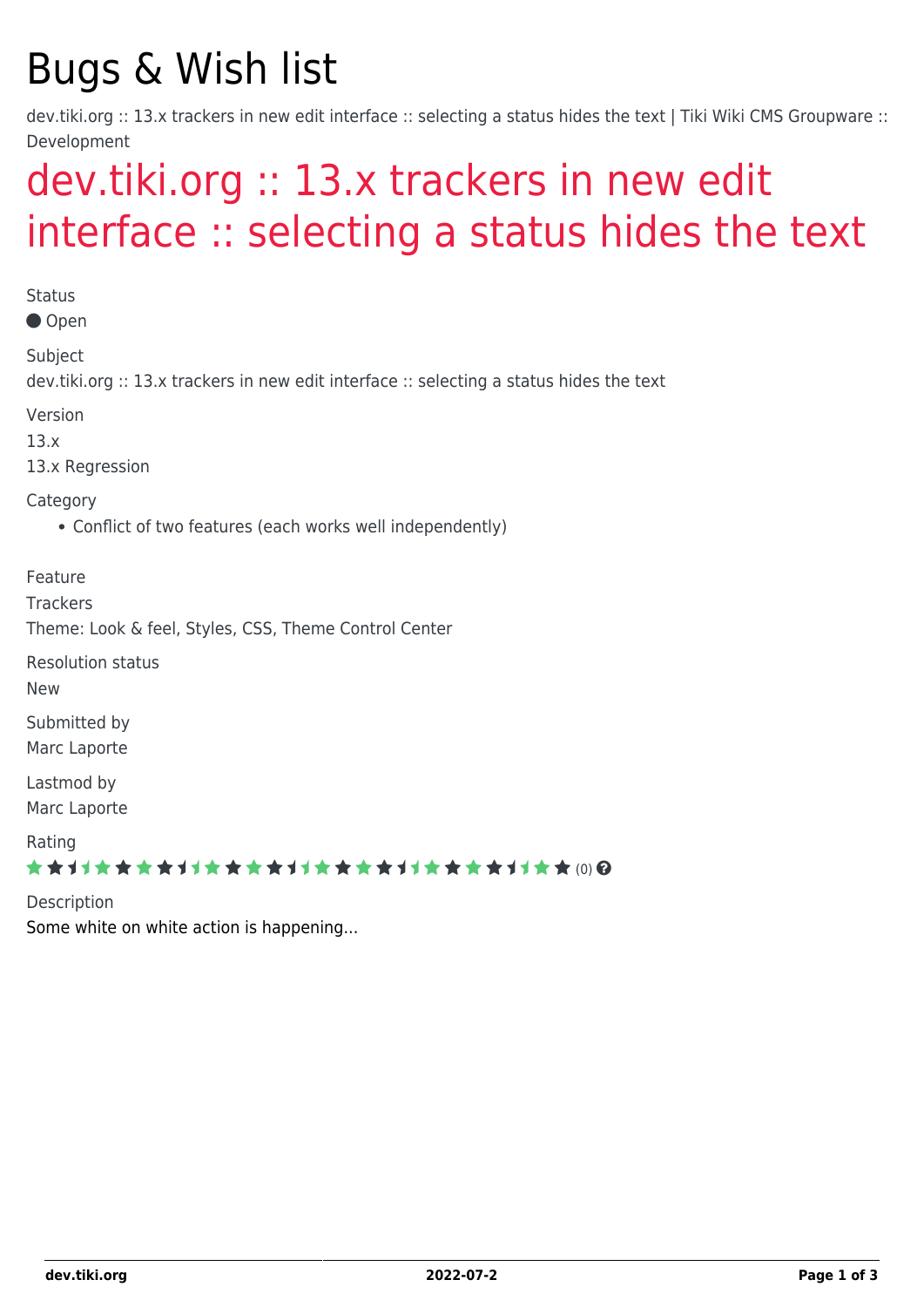| $\leftarrow$ $\rightarrow$ C<br>A https://dev.tiki.org/item5338? | n                                                                                       |
|------------------------------------------------------------------|-----------------------------------------------------------------------------------------|
|                                                                  | Information<br>Documentat                                                               |
| wiki<br>cms                                                      | Update                                                                                  |
| groupware<br>Mailing Lists -<br>Wishes $\star$                   | <b>Status</b><br>pending                                                                |
|                                                                  | open<br>pending                                                                         |
| nextdev.tiki.org                                                 | INGITION OF VOICS, U, AVUICIQU, U                                                       |
| multi-select GU                                                  | New Rating system, using the tracker field<br>since it seems to be tagged as deprecated |

Importance

1 low

Easy to solve?

8

Priority

8

Demonstrate Bug (Tiki 19+)

Please demonstrate your bug on show2.tikiwiki.org

Version: trunk ▼ [Create show2.tikiwiki.org instance](#page--1-0)

Ticket ID 5352

Created Tuesday 22 July, 2014 18:53:34 GMT-0000 by Marc Laporte

LastModif Tuesday 22 July, 2014 18:53:34 GMT-0000

## **Comments**

## Attachments

| filename                     | created | hits | comment | version | filetype |  |
|------------------------------|---------|------|---------|---------|----------|--|
| No attachments for this item |         |      |         |         |          |  |